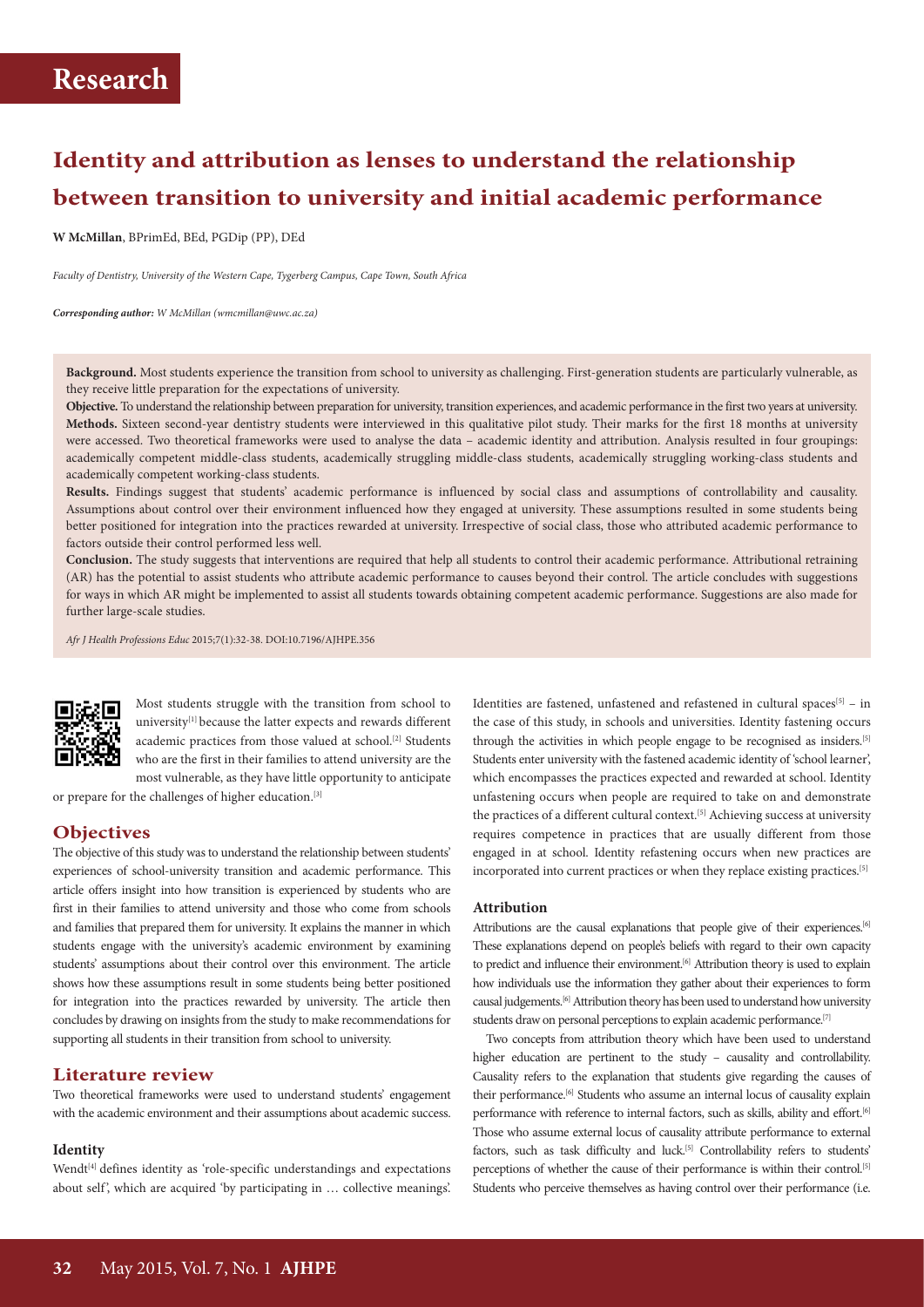controllability within) attribute success or failure to effort.[5] Students who perceive performance to be beyond their control (i.e. controllability without) attribute success or failure to luck or the actions of others. Students who believe that they are in control perform better academically than those who do not have this belief.[7]

## **Methods**

This qualitative pilot study examined the relationship between academic identity, perceptions of causality and control, and academic performance for a group of students at a South African university. Qualitative research allows for complex descriptions of people's experiences.[8] The qualitative approach allowed insight into students' transition experiences and their explanations of their performance.<sup>[8]</sup> A pilot study design was selected as this was an exploratory study. Findings from exploratory studies have the potential to highlight salient issues for large-scale confirmatory studies.<sup>[9]</sup>

The study elicited students' retrospective perceptions of the school-university transition and examined their explanations of academic performance. The pilot cohort consisted of 16 dentistry students in their second academic year. The cohort comprised eight of a group of 11 students who had participated in transitionexperience focus-group interviews the previous year, and a further eight who joined the cohort in their second academic year. All 16 came from a single class of 23 firstyear dentistry students. In their first year, all 94 dentistry students were randomly allocated to one of four smaller classes for a core module. One of these classes, comprising 23 students, was selected for the pilot study. The cohort encapsulates a relevant range in relation to the wider population of first-year dentistry students at the study site because of the random allocation of students to smaller classes.[10]

Table 1 indicates academic performance, social class and race of cohort members. The final percentages for first-year modules and modules completed in the first semester of the second year were elicited to understand students' academic performance during their transition period and at the time of the interviews. The terms African, Indian, coloured (mixed race), and white are racist nomenclature of apartheid. The legacy of apartheid, and its disparate distribution of resources along race lines, has resulted in a classed post-apartheid society based predominantly on previously racialised divides.[11] The use of race terms in this study highlights that legacy. For the study, 'working class' was used to signal students whose home and school were located in working-class areas, who were first in their family to attend university, and who were funded by the National Student Financial Aid Scheme available to students from low-income families. 'Middle class' was used to signal students whose home and school were located in middle-class suburbs, who had family experience of university, and who were funded by their families.

Semi-structured one-on-one interviews were conducted with the 16 students in the first semester of their second year. Interviews allow for a deeper understanding of the social phenomenon being studied than that available through closed-ended questionnaires.<sup>[12]</sup> Semi-structured interviews consist of a series of questions exploring key areas of a study.[12] The interview for this study probed academic identity and experiences of school-university transition, including academic performance. Eliciting insights from second-year students allowed for their reflection regarding the transition. Their experiences were no longer immediate; yet, the academic performance consequence of these experiences was apparent to them. The interviews were transcribed.

### **Using the theoretical framework for analysis**

The literature<sup>[2,3,13-17]</sup> suggests that race and social class are major signifiers in school-university transition and university academic performance. It also highlights that middle-class schools and families prepare young people for university by making overt the practices that are rewarded there.<sup>[2]</sup> Middle-

class schools incorporate activities and develop learning strategies that prepare learners for university.<sup>[2]</sup> Working-class students, who are first in their families to attend university, receive little of this type of preparation.<sup>[2]</sup> Without having experienced university, their families cannot anticipate the challenges of higher education.[3] Schools with large populations of working-class children seldom provide these learners with information about university, and most rely on teaching strategies that require learner compliance – strategies ill-matched with the requirements for an autonomous university learner.[2] In South Africa, the situation for working-class students is exacerbated by the legacy of apartheid, where schools for such learners continue to be under-resourced, over-crowded, and frequently staffed with under-qualified teachers.[2]

Reed's<sup>[5]</sup> framework of identity as 'fastened', 'unfastened' and 'refastened' in cultural spaces such as universities was considered appropriate for understanding how students engaged with the expectations of university. The core concepts for analysis were fastened identity (evidence of students' assumptions about what is required for academic success), unfastened identity (evidence that students recognised the practices required for university success) and refastened identity (evidence that students realised that they had to adopt or incorporate and use new practices so as to be successful).

Initial analysis suggested that identity played a significant role in how students engaged with university expectations – with consequences for academic performance. Generally, middle-class students performed well (Table 1). They evinced an identity that recognised the practices required for university success – '[It] wasn't too bad, I could cope – you have to concentrate on work' [Ghalid]; 'I have always managed and this is the next step' [Yasmine]; and 'That was the only thing – you have to study continuously' [Antjie]. In contrast, most working-class students struggled academically. Struggling was defined as failing any module or participating in a supplementary or special examination. These students' university academic identities were less well established. They appeared unaware or unsure of what they needed to do to be successful – 'I thought I was handling it. But when I got to the exam I wasn't. It was so easy at school and I thought it would be the same at varsity but it was totally different. It is very upsetting when you work so hard and you see nothing' [Ronel].

However, identity did not explain the performance of all students. There were middle-class students who struggled academically (Table 1, Group B) and working-class students who performed well (Table 1, Group D).

Social class and race – and their associated access to educational resources – fell short of providing a full explanation of academic performance in the transition to university. A further theoretical framework was required to understand the anomalies. Closer scrutiny of the interview transcripts suggested that a theoretical framework which could explain students' perceptions of their own power over their academic performance had the potential to explain the anomalies. Four concepts of attribution theory were used to analyse the data – internal locus of causality (performance attributed to internal factors such as skills, abilities, efforts), external locus of causality (performance attributed to external factors such as difficult tasks, luck), controllability within (performance perceived to be within an individual's control, e.g. through personal effort), and controllability without (performance perceived to be outside an individual's control and attributed to actions of others).

# **Results**

Analysis using both frameworks resulted in four groupings within the pilot cohort – academically competent middle-class students, academically struggling middle-class students, academically struggling working-class students, and academically competent working-class students.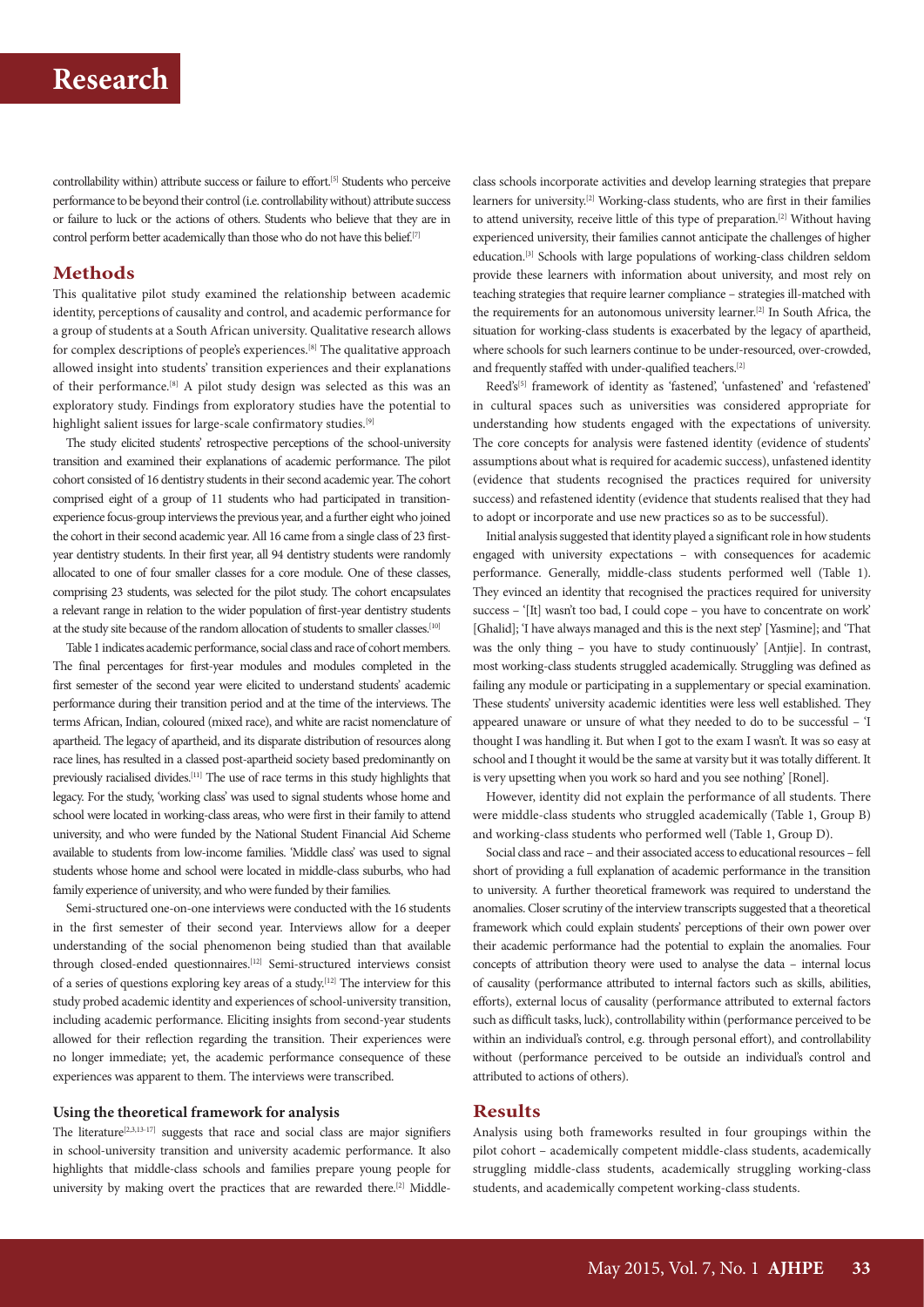## **Table 1. Student demographics and academic performance**

|                                                            |                                                                      |               | First-year academic                                                                                                                                                                       |                                                                                                                                                                |  |  |  |
|------------------------------------------------------------|----------------------------------------------------------------------|---------------|-------------------------------------------------------------------------------------------------------------------------------------------------------------------------------------------|----------------------------------------------------------------------------------------------------------------------------------------------------------------|--|--|--|
| Pseudonym                                                  | Social class location                                                | Race location | performance                                                                                                                                                                               | Second-year (first semester) academic performance                                                                                                              |  |  |  |
| Group A (middle-class students who performed well)         |                                                                      |               |                                                                                                                                                                                           |                                                                                                                                                                |  |  |  |
| Ghalid*                                                    | Middle class                                                         | Indian        | Marks between 64% and 90%                                                                                                                                                                 | Marks between 64% and 77%                                                                                                                                      |  |  |  |
| Yasmine*                                                   | Middle class                                                         | Mixed race    | Marks between 55% and 74%                                                                                                                                                                 | Marks between 55% and 83%                                                                                                                                      |  |  |  |
| Antjie*                                                    | Middle class                                                         | White         | Marks between 50% and 73%                                                                                                                                                                 | Marks between 55% and 71%                                                                                                                                      |  |  |  |
| Nadia                                                      | Middle class                                                         | White         | Marks between 64% and 79%                                                                                                                                                                 | Marks between 66% and 89%                                                                                                                                      |  |  |  |
| Sandra <sup>*</sup>                                        | Middle class                                                         | White         | Marks between 58% and 74%                                                                                                                                                                 | Marks between 52% and 77%                                                                                                                                      |  |  |  |
| Sanette*                                                   | Middle class                                                         | White         | Marks between 57% and 82%                                                                                                                                                                 | Marks between 55% and 75%                                                                                                                                      |  |  |  |
| Group B (middle-class students who struggled academically) |                                                                      |               |                                                                                                                                                                                           |                                                                                                                                                                |  |  |  |
| Ibrahim                                                    | Middle class                                                         | Indian        | Marks between 55% and 75%                                                                                                                                                                 | Marks between 47% and 73%<br>One supplementary examination                                                                                                     |  |  |  |
| Valencia                                                   | Middle class                                                         | Indian        | Failed one module in first<br>semester – transferred to<br>'intervention provision'<br>Passed all intervention<br>modules at end of year                                                  | Failed two modules in first semester of second year<br>of registration (i.e. second semester of 'intervention<br>provision') - required to leave the programme |  |  |  |
| Kerusha                                                    | Middle class                                                         | Indian        | Failed one module at the end<br>of first semester - transferred<br>to 'intervention provision'                                                                                            | Failed two modules in 'intervention provision' -<br>required to leave the programme                                                                            |  |  |  |
|                                                            | Group C (working-class students who struggled academically)          |               |                                                                                                                                                                                           |                                                                                                                                                                |  |  |  |
| Ronel                                                      | Working class                                                        | Mixed race    | Marks between 47% and 75%<br>One supplementary<br>examination                                                                                                                             | Marks between 61% and 75%                                                                                                                                      |  |  |  |
| Christel                                                   | Working class                                                        | Mixed race    | Marks between 45% and 72%                                                                                                                                                                 | Marks between 40% and 62%                                                                                                                                      |  |  |  |
|                                                            |                                                                      |               | One supplementary<br>examination                                                                                                                                                          | One supplementary examination                                                                                                                                  |  |  |  |
| $Nelson*$                                                  | Working class                                                        | African       | Failed one module in first<br>semester – transferred to<br>'intervention provision'<br>Failed two 'intervention<br>provision' modules at year<br>end – required to leave the<br>programme | Registered for oral hygiene - one supplementary<br>examination at end of first semester                                                                        |  |  |  |
| $Craig*$                                                   | Working class                                                        | Mixed race    | Failed one module in first<br>semester – transferred to<br>'intervention provision'<br>Passed all intervention<br>modules at end of year                                                  | Passed all modules in 'intervention provision' -<br>transferred back to mainstream at end of first semester                                                    |  |  |  |
| Nadia*                                                     | Working class                                                        | Mixed race    | Marks between 48% and 76%<br>One supplementary<br>examination                                                                                                                             | Marks between 63% and 67%                                                                                                                                      |  |  |  |
| Group D (working-class students who performed well)        |                                                                      |               |                                                                                                                                                                                           |                                                                                                                                                                |  |  |  |
| Fathima                                                    | Working class                                                        | Mixed race    | Marks between 62% and 77%                                                                                                                                                                 | Marks between 64% and 85%                                                                                                                                      |  |  |  |
| Minette                                                    | Working class                                                        | Mixed race    | Marks between 53% and 71%                                                                                                                                                                 | Marks between 51% and 71%                                                                                                                                      |  |  |  |
|                                                            | *Students who participated in the first-year focus-group interviews. |               |                                                                                                                                                                                           |                                                                                                                                                                |  |  |  |

### **Being middle class and feeling in control**

Middle-class students who performed well (Group A: Ghalid, Yasmine, Antjie, Nadia, Sandra, Sanette) came from homes where there was a familiarity with university. They had aspects of university identity embedded in their school identity. At school they had learnt the foundational practices that are valued at university. They thus incorporated new practices into their existing fastened academic identities, rather than unfastening their school academic identities. They attributed success to their own efforts, and argued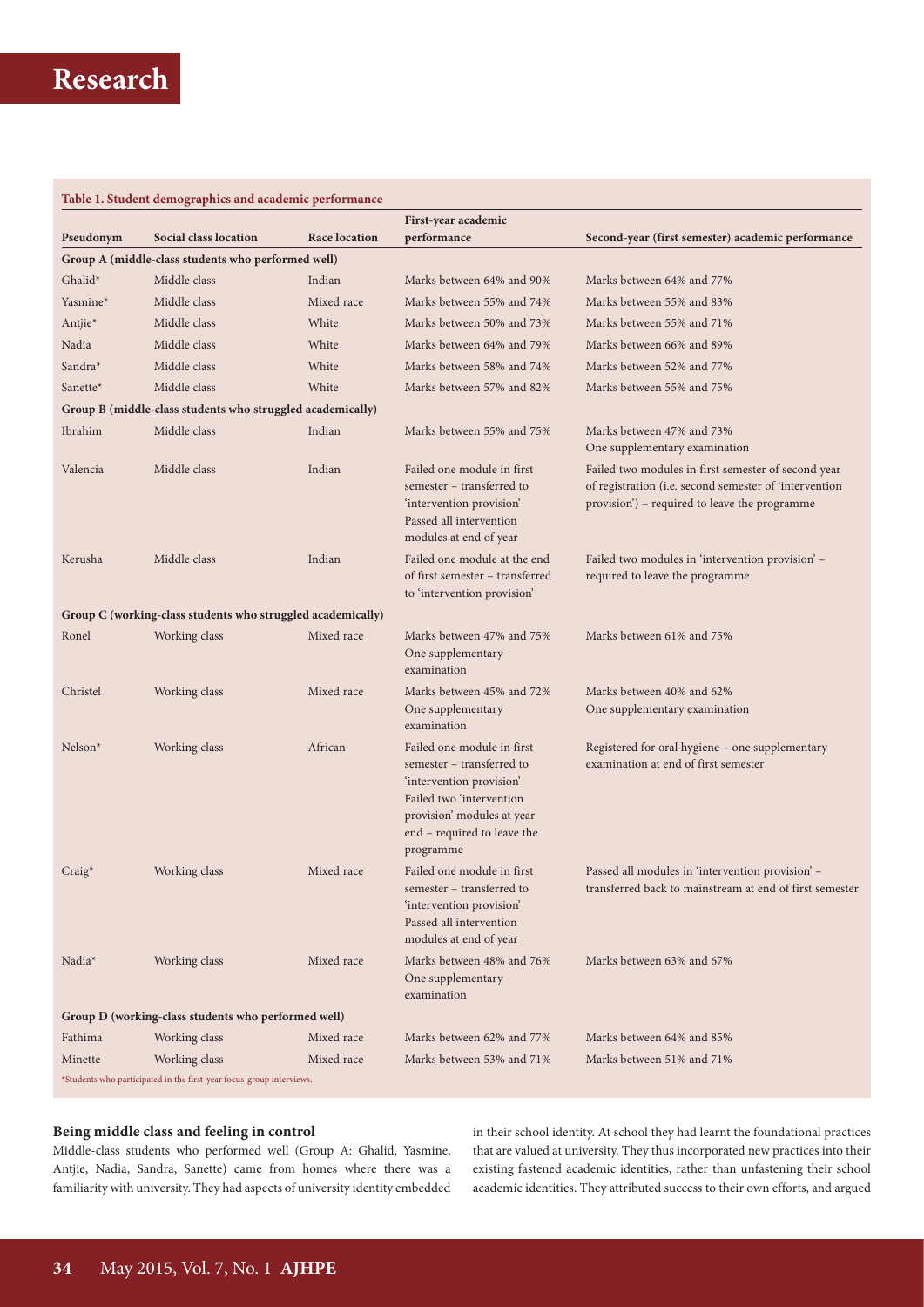| <b>Student</b> | <b>Identity</b>                                                                                                                                                                                                                                                                                                                                                     | Attribution                                                                                                                                                                                 |  |
|----------------|---------------------------------------------------------------------------------------------------------------------------------------------------------------------------------------------------------------------------------------------------------------------------------------------------------------------------------------------------------------------|---------------------------------------------------------------------------------------------------------------------------------------------------------------------------------------------|--|
| Ghalid         | 'At the school that I went to, they drilled it into you that you are going to<br>have a lot of problems and you have to learn how to deal with it. When<br>Human Biology started, that was a shock. We had a high volume of work<br>and you had to learn to cope and plan your day and to study for the tests.<br>But the first year wasn't too bad. I could cope.' | 'I have the ability. You keep yourself motivated and positive,<br>and then you can cope. It comes down to you as a person. You<br>have got to be strong willed. It is what you make of it.' |  |
| Yasmine        | Some students psyche themselves up, "Oh my word, we have so much<br>work to do." I just went with it because I knew university was going to be<br>a change. I think the school I went to prepared us for that change. I don't<br>find it challenging.                                                                                                               | It was because of something that was in place, who I am in<br>general. I came with the mindset that I would manage. I have<br>always managed. This is the next step.                        |  |
| Antije         | 'Maybe it is just what we studied at school or maybe I paid more attention<br>in class. You have to study continuously. The workload over the period of<br>time is just a lot more, not too much, but it is a lot.'                                                                                                                                                 | 'I don't do really well, but I am not going to fail. I have never<br>had that fear of failing. It is not an easy course, but I do have<br>the intelligence to do it.'                       |  |
| Nadia          | 'Everyone used to tell me that when you go to university, it's not like<br>school, no-one will guide you. It wasn't like that. I managed.'                                                                                                                                                                                                                          | 'You had to deal with it. I can never leave it and say I am happy<br>if I just make it.                                                                                                     |  |
| Sandra         | 'It is since I was little I learnt that I had to study hard. The workload was<br>much more than I was used to at school. But the work wasn't that bad.'                                                                                                                                                                                                             | 'My time management is good. I never write tests without<br>studying everything. So I feel good about myself.                                                                               |  |
| Sanette        | 'I learnt at school that if you don't learn, you won't get the marks. I<br>managed fine.                                                                                                                                                                                                                                                                            | 'I am not worried about it. I am quite good with organising my<br>time. I know that I passed all my subjects.                                                                               |  |

### **Table 3. Group B: Middle-class students who do not feel in control**

| <b>Student</b> | <b>Identity</b>                                                                                                                                                                                                                                                                           | <b>Attribution</b>                                                                                                                                                                                                                                                                                                                                                                            |
|----------------|-------------------------------------------------------------------------------------------------------------------------------------------------------------------------------------------------------------------------------------------------------------------------------------------|-----------------------------------------------------------------------------------------------------------------------------------------------------------------------------------------------------------------------------------------------------------------------------------------------------------------------------------------------------------------------------------------------|
| Ibrahim        | 'First-year at university is overwhelming. You don't know where to go for<br>support. You don't know what to do. Things come from your personal life<br>and pressure. It was a bad luck car. I wasn't worried about the academics,<br>but I was worried about the car. And then I failed. | 'I failed the two tests and the exam. The first one everyone<br>failed. I think it is the way they set the papers. They ask you<br>a question and if the answer is not the way they want it, you<br>are not going to get the marks. Sometimes it is out of your<br>control. It makes you feel useless.'                                                                                       |
| Valencia       | I think the main issue was leaving home and the fact that my<br>grandmother passed away when I wasn't there. Everything went downhill<br>from there. It was more emotional and personal.                                                                                                  | The teaching methods $-$ it was up to us rather than the<br>lecturer to teach us. I get completely lost and then I don't feel<br>like doing it. You are just completely put off and demotivated.                                                                                                                                                                                              |
| Kerusha        | 'I don't know why I failed. I didn't have a problem with the work. I<br>didn't feel that I lacked working last year because I did put in and it was<br>disappointing that I failed because I don't go out much. I do my work. So<br>I don't honestly know why I didn't make it.'          | 'You get into it with one lecturer because they lecture for<br>about a two-week period and then all of a sudden there is a<br>change, and you need to change because they have different<br>teaching styles. The chances of you struggling are quite big.<br>And the lecturer was scary. We were hesitant to go up to him.<br>We weren't allowed to re-write despite the amount of failures.' |

that as they had the prerequisite skills for academic competence, all they had to do was apply effort and use their skills and abilities.

Table 2 shows these students' understandings. The 'identity' column indicates identities as fastened, but incorporating practices expected at university. Students' perceptions of the match between the expectations of university and their own taken-for-granted assumptions about what was required for success at university are shown. The 'attribution' column illustrates these students' sense of inner control and causality.

# **Being middle class and feeling that things are beyond your control**

Group B (Ibrahim, Valencia, Kerusha) comprised middle-class students who came from schools and homes that prepared them for university. They should, therefore, have had aspects of university identity embedded in their school identities. There should have been no need for them to unfasten their

school academic identities. In order to ensure academic success they only had to incorporate new practices into their existing identities. However, their testimonies indicated that they were unaware of the prerequisite practices at university, and as they did not recognise them, they did not incorporate them. Instead, their testimony was focused on non-academic challenges. They experienced varying degrees of academic failure.

The difference between their accounts and those of Group A students related to attribution. Group B students felt that they lacked control over their academic performance. They assumed an external locus of causality, attributing performance to external factors such as task difficulty or luck. Controllability, for them, was 'without'. They perceived their performance to be outside their control. They attributed their academic performance to the actions of others.

Table 3 shows these students' understandings. The 'identity' column shows their failure to recognise that alternative practices were required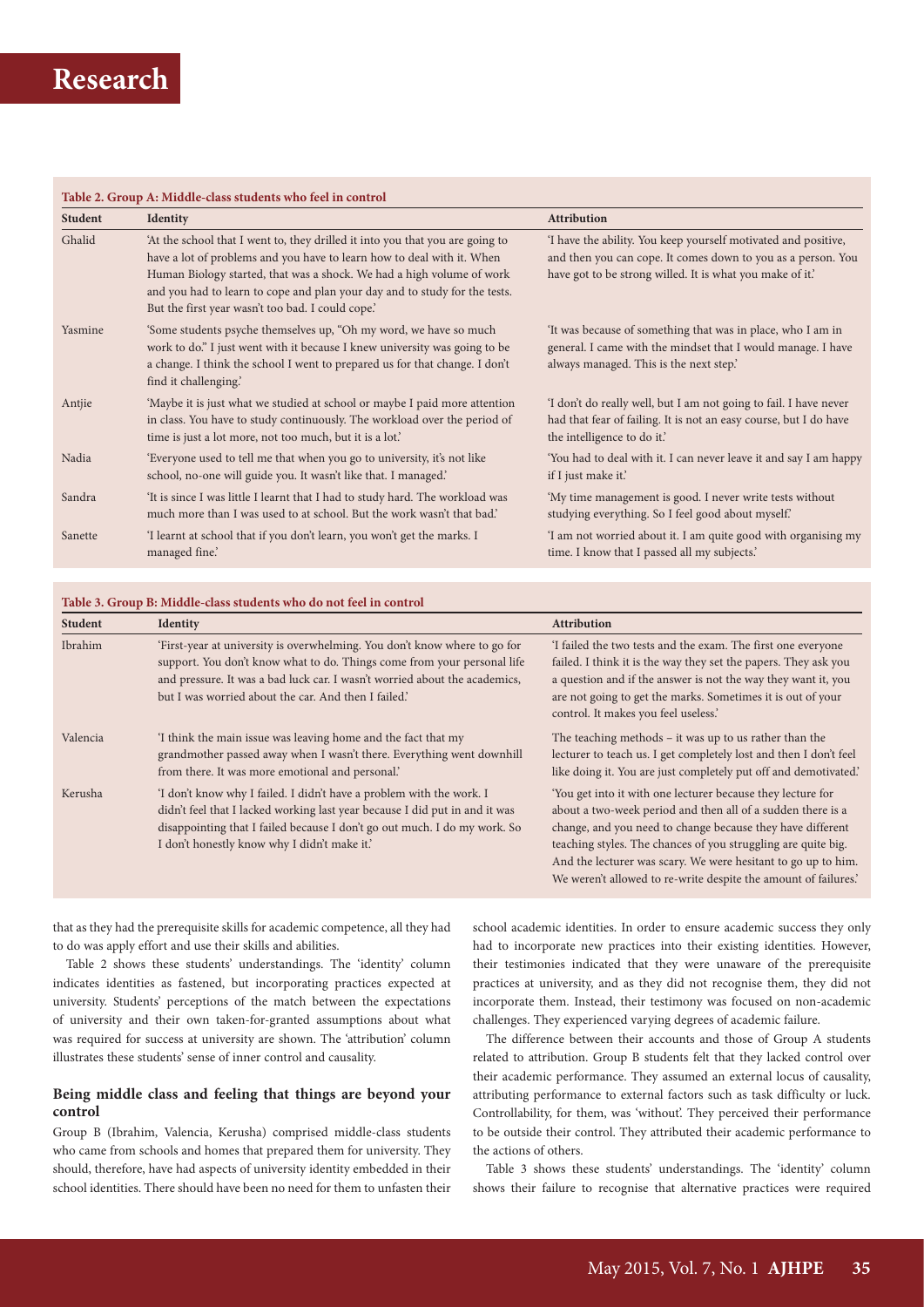for competence at university. The 'attribution' column shows how, as a result of their lack of awareness and consequent discouraging university performance, these students assumed that they lacked control over their performance.

### **Being working class and feelings that things are beyond your control**

Without preparation for university,<sup>[2]</sup> it was unsurprising that the Group C working-class students (Ronel, Christel, Nelson, Craig, Nadia) evinced difficulty making the transition and consequently struggled academically. There was disjuncture between their school academic identities and the expectations at university. There was therefore no possibility for these students to incorporate new practices into their existing academic identities. They were required to unfasten their school identities to build new academic identities. However, in order to do so, they had to recognise the inadequacy of their existing practices and identify suitable practices. There was no evidence that these students did so. Indeed, many of them – despite writing supplementary or special examinations, or even failing modules – argued that they were coping at university. Those who acknowledged that

they were struggling appeared disorientated. This evidence is presented in the 'identity' column in Table 4. Unable to explain or understand their academic performance, these students attributed their poor performance to factors beyond their control. These perceptions are indicated in the 'attribution' column.

### **Being working class and feeling in control**

The working-class students in Group D (Fathima, Minette) performed well. While it may be argued that they too were not prepared for university,<sup>[2]</sup> there was evidence that they recognised that different practices were required and what these practices were. They therefore unfastened their school identities and refastened them with ways endorsed at university. This evidence is presented in the 'identity' column of Table 5. The refastening of these students' identities was influenced by the way in which they understood causality and controllability. Both students were clear that success was dependent on personally taking responsibility for practising what they had learnt, thus emphasising their perception of internal locus of control over academic success. These perceptions are presented in the 'attribution' column.

| Table 4. Working-class students who do not feel in control |                                                                                                                                                                                                                                  |                                                                                                                                                                                                                                                                                                                                                             |  |  |
|------------------------------------------------------------|----------------------------------------------------------------------------------------------------------------------------------------------------------------------------------------------------------------------------------|-------------------------------------------------------------------------------------------------------------------------------------------------------------------------------------------------------------------------------------------------------------------------------------------------------------------------------------------------------------|--|--|
| <b>Student</b>                                             | Identity                                                                                                                                                                                                                         | <b>Attribution</b>                                                                                                                                                                                                                                                                                                                                          |  |  |
| Ronel                                                      | 'I did fail a subject. It was a shock. I thought I was handling it. At<br>school I could study parrot fashion and I thought it would be the<br>same at varsity. When the test comes, it is all those things I didn't<br>go over. | 'I could handle the workload but I am not good with calculations and<br>I have a problem with theory. The lecturers should say, "Come and see<br>me about your paper." That is what they did in high school.'                                                                                                                                               |  |  |
| Christel                                                   | 'The course it rather easy. For Clinical Dentistry I actually had a sup<br>for the exam – I think I was studying wrong for that. But I felt okay<br>- nothing was difficult.'                                                    | 'This year I had a problem. The class lecturers aren't nice - strict. I<br>can't approach them to ask a question.'                                                                                                                                                                                                                                          |  |  |
| Nelson                                                     | 'For me, it was just that I am struggling with time management. I<br>know that I am smart. I am doing fine.'                                                                                                                     | 'Life in residence was not good. Because BA students are making a<br>noise all the time, I wasn't able to study. I started to fail. Also, Life<br>Sciences - we were about 400. There is a noise with people talking<br>and you can't hear the important stuff. And, there is this problem with<br>lecturers. They tell you, "No, I can't do this for you". |  |  |
| Craig                                                      | 'Last year, it wasn't as easy as I thought it would be or as fabulous as<br>people make out that university would be. I didn't really know what<br>is going on and what is important and what I had to concentrate on.'          | 'There are certain people like myself who passed the whole year<br>through, but just failed in the exams by 3 or 4%. And then I found<br>out that some people, who didn't make it, still passed. This girl told<br>me that this guy got a certain percent and he still managed to get a<br>supplementary and to go through to second year.'                 |  |  |
| Nadia                                                      | 'I had quite a few re-writes throughout last year but in the end,<br>actually I got good results, so I was happy with that. I think I am<br>okay.                                                                                | 'A lot of us, we have re-writes. I did everything that I thought he<br>wanted and he just gave me zero. I know of someone who got zero<br>and all his information in his answer was right but it just wasn't in the<br>format that the lecturer wanted. I think it is very unfair. It breaks you.'                                                          |  |  |

| Table 5. Working-class students who feel in control |                                                                                                                                                                   |                                                                                                                                                                                                                     |  |  |  |
|-----------------------------------------------------|-------------------------------------------------------------------------------------------------------------------------------------------------------------------|---------------------------------------------------------------------------------------------------------------------------------------------------------------------------------------------------------------------|--|--|--|
| <b>Student</b>                                      | <b>Identity</b>                                                                                                                                                   | <b>Attribution</b>                                                                                                                                                                                                  |  |  |  |
| Fathima                                             | 'My first year was a big jump. I only got in the 50s in first year. Then<br>I realised I wanted to achieve more and I had to work hard and get<br>better results. | 'I think that I am a very hard working person and I will go the extra<br>mile and strive to do it. But there were mentors who helped us. I<br>basically learnt how to balance everything.                           |  |  |  |
| Minette                                             | 'The workload was a shock. Everything was different. It was a<br>different way of studying. We had to use logic and understanding.                                | 'I definitely know what to do better because Academic Literacy helped<br>me a lot with everything. Now I can't go out as much as I want to and<br>I always have to say I can't go out because I have to study now.' |  |  |  |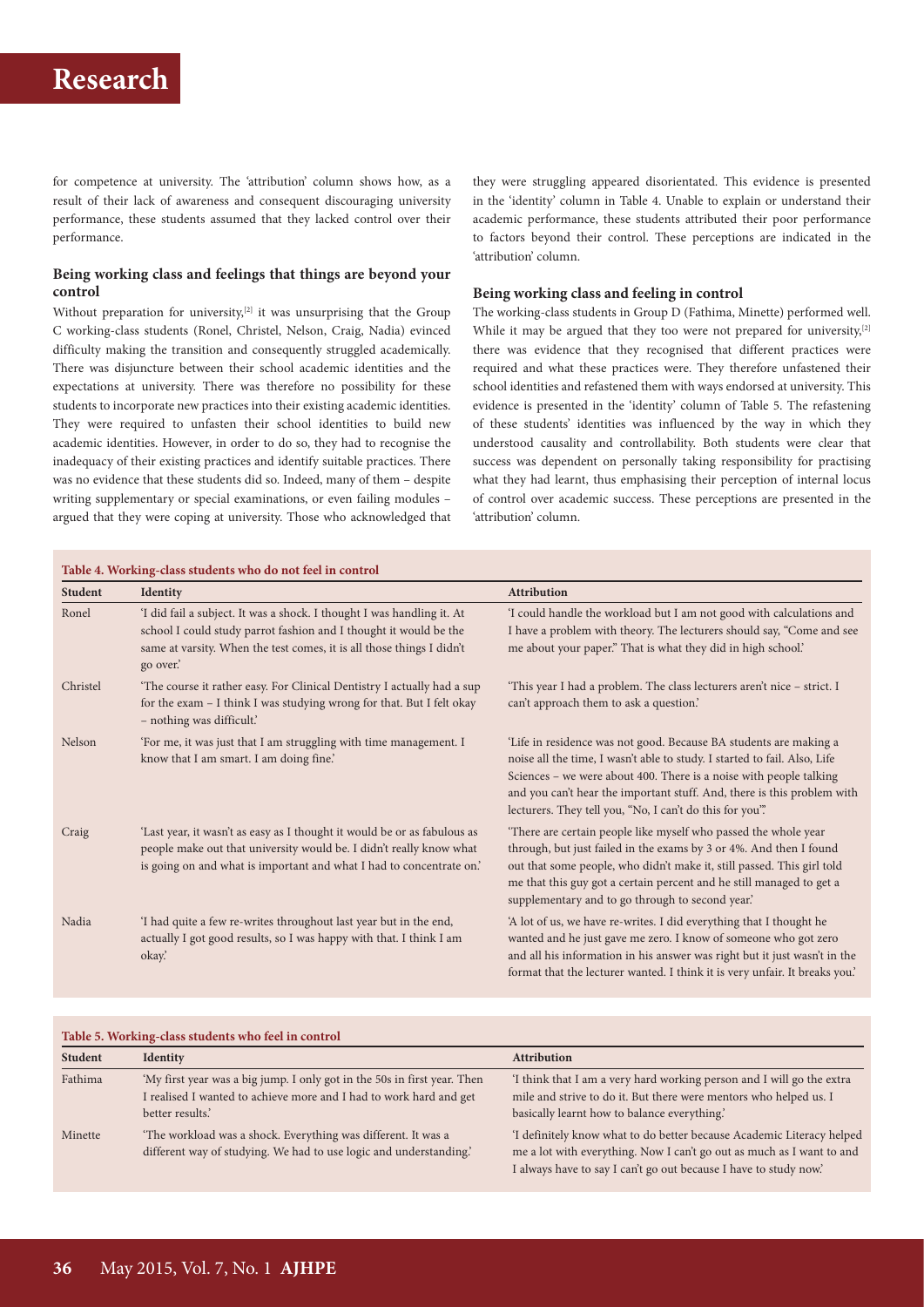# **Discussion**

This study suggests that students' academic performance is shaped by social class and race and assumptions of controllability and causality. Social class and race played a significant role in the extent to which students were prepared for higher education. However, social class and race do not provide a comprehensive explanation of academic performance for a significant minority of university students. Irrespective of race or social class, the students who attributed performance to internal factors and perceived the cause of their performance to be within their control were academically more successful. This finding is in keeping with a growing call to investigate the role that human agency plays in social phenomena, such as academic success.[18]

It may therefore be argued that decisions regarding student support cannot be based only on assumptions about social class, race, and academic preparation. These factors alone do not explain academic performance. However, race and social class should be taken into account when planning student development.[19] Such interventions may nevertheless fail to assist *all* students entering university. The study suggests that additional support may be required to help students take personal control over their performance. The need for this support appears to transcend the extent to which a student has been prepared for university. Some students who came from universityorientated backgrounds indicated feelings of powerlessness when discussing their academic competence.

Empirical studies argue that attributional retraining (AR) has the potential to change the perceptions of students who attribute performance to causes beyond their control.<sup>[7,20]</sup> These studies suggest that helping students to change their causal beliefs about factors that affect their academic performance leads to improved performance.<sup>[21]</sup> Students are assisted to develop a sense of personal control over academic activities and to believe that success is achievable.<sup>[22]</sup> AR encourages students to attribute poor performance to explanations that imply that failure can be reduced or success can be repeated.[22] Findings from these studies indicate that students who relocate control as internal, perceive effort as a salient explanation for performance and, consequently, experience increased confidence and motivation, and strive for achievement.[7]

The AR intervention involves teacher-mediated viewing of a motivational video, talk, interview or drama. These motivations encourage students to adopt controllable explanations of failure, such as insufficient attention or inappropriate study techniques. Motivational input is followed by individual activities intended to consolidate learning from the motivation. Effective follow-up activities include providing students with key point summaries, opportunities to put learning from the motivation into practice, requiring students to practise thinking from an internal causality perspective (such as recording as many reasons as possible for why their grades should improve), and reflective activities (such as writing and discussing what they perceive to be important aspects of the AR session).<sup>[7,21,22]</sup> To be effective, AR interventions require a consolidation activity in which students apply or reflect on what they have learnt.<sup>[7]</sup>

The provision of support in the form of AR is not unproblematic, especially in an SA context, where the barriers to learning in higher education are overwhelming.<sup>[23]</sup> AR alone should not be expected to engender the belief that success is achievable, as students from backgrounds not able to prepare them for university might fail, and blame 'lack of effort' for that failure. However, integrating AR into academic support programmes offers a mechanism for helping students to reflect on their learning and the strategies they adopt when learning. Motivational input would allow them to recognise their enormous potential – how, even in the face of adverse academic preparation, they have been selected for university because they have already demonstrated their potential to succeed. Framing academic support activities as providing the tools to turn potential into academic competence provides further motivation. Such an approach acknowledges both students' real disadvantages and their potential to develop competence in areas of initial limitation. Combining academic support activities with AR goes some way to providing first-generation university students with the kind of insider information that middle-class students bring to university. Such AR would make explicit what competencies (such as time management, independent note-taking, reading and writing extended text) are required in order to be successful at university, would support students in the development of these competencies, and would provide students with opportunities to reflect on and critically evaluate their use of these competencies.

For middle-class students, AR may have benefits when introduced as suggested in the literature – as a mechanism that encourages students to attribute poor performance to explanations that imply that failure can be reduced or success repeated.<sup>[22]</sup> Through reflection on academic performance and associated academic practices, these students might be taught to recognise the contributory factors (e.g. time management or concept mastery) to academic performance. Successful strategies can then be repeated and appropriate ones for addressing shortcomings taught, practised and evaluated – thus facilitating the development of an explanation of academic performance within the control of the student.

### **Conclusion**

This study drew on the voices of second-year dentistry students and the theoretical tools of academic identity and attribution theory to understand the relationship between transition to university and initial academic performance. Race and social class and perceptions of control were found to play a role in students' academic performance. Suggestions from the literature regarding AR were adapted to propose ways to assist students towards competent academic performance.

The limitations of this study should, however, be taken into account when considering the wider applicability of the findings. This was a smallscale pilot study. However, the rich data that are accumulated from such studies allow for the highlighting of salient issues for further investigation.<sup>[9]</sup> Larger-scale qualitative studies are required to confirm the validity of the findings from this pilot study. Quantitative questionnaire-based studies, designed from the findings of larger qualitative studies, would allow for the survey of substantial numbers of students and further validation of the findings. Ultimately, a diagnostic tool might be developed to allow academically struggling students to identify how their academic practices contribute to their academic performance. Academic support activities could then be developed to assist students to become more academically competent. By using the diagnostic tool and participating in support activities students will have opportunities to perceive their academic development and their academic performance as within their control.

**Acknowledgements.** I would like to thank all the students who took part in the research, willingly sacrificed their time and shared their experiences of transition to university.